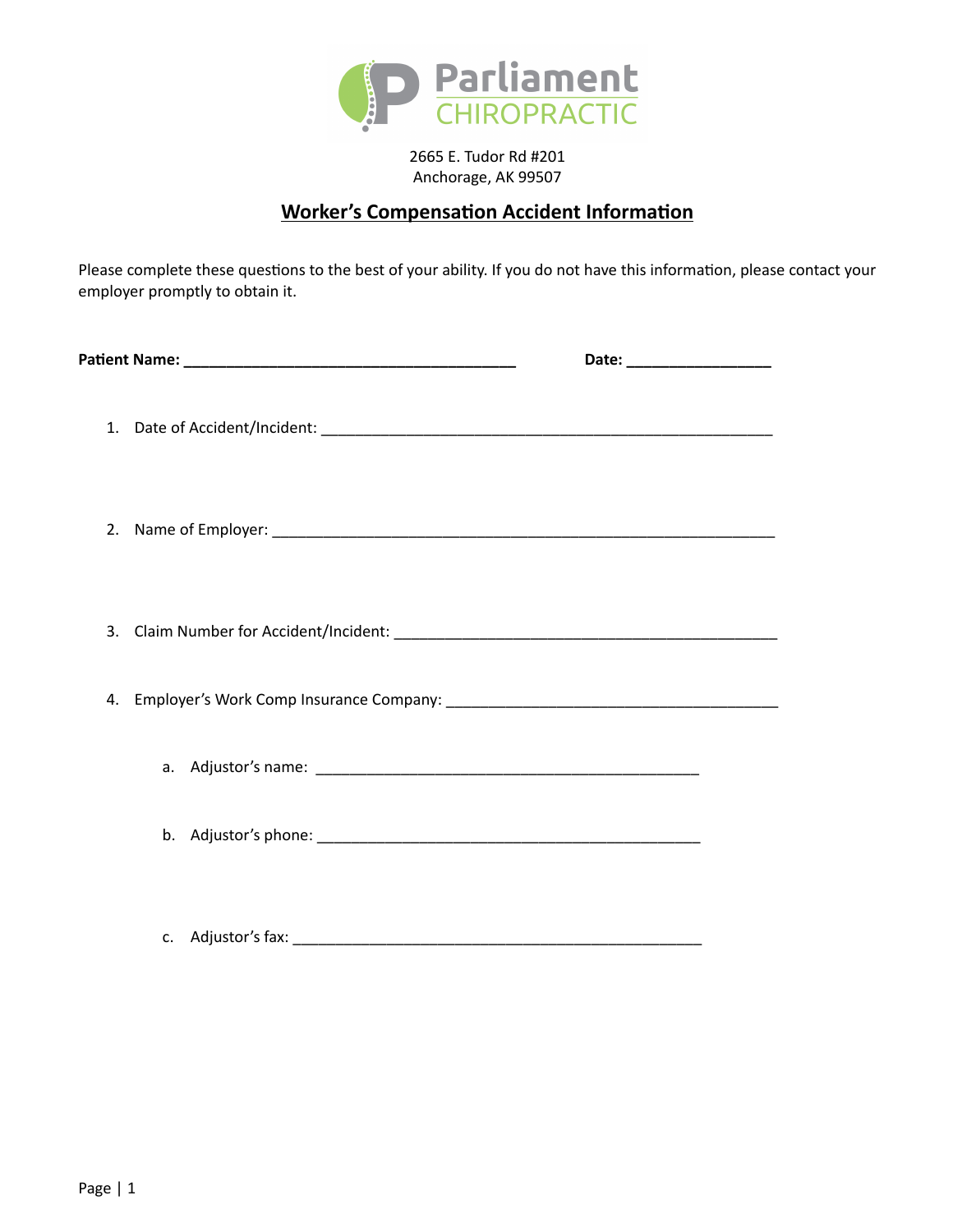## **Functional Activities of Daily Living**

## **\*This form is to be filled out by all Personal Injury and Worker's Compensation cases.**

Please identify how much difficulty you have performing each of the below tasks:

- 1. Personal Care (Bath/Hygiene)
	- a. I do not have to change my personal care habits to avoid pain.
	- b. I do not change my personal care habits although it causes some pain.
	- c. My personal care habits do increase my pain but I do not change my normal routine.
	- d. My personal care habits do increase my pain to a point where I find it necessary to change my normal routine.
	- e. Due to the pain, I am unable to perform some of my normal personal care habits.
	- f. Due to the pain, I am unable to perform any of my normal personal care habits.
- 2. Daily Household Chores
	- a. I do not have to change my daily household chores to avoid pain.
	- b. I do not change my daily household chores although it causes some pain.
	- c. My daily household chores do increase my pain but I do not change my normal routine.
	- d. My daily household chores do increase my pain to a point where I find it necessary to change my normal routine.
	- e. Due to the pain, I am unable to perform some of my normal daily household chores.
	- f. Due to the pain, I am unable to perform any of my normal daily household chores.

## 3. Sleeping

- a. I have no pain or interruptions in my sleep.
- b. I get some pain in bed but it does not prevent me from my normal sleeping patterns.
- c. Due to the pain I get in bed my sleeping patterns are mildly disturbed (approximately  $\frac{1}{4}$  night's sleep).
- d. Due to the pain I get in bed my sleeping patterns are moderately disturbed (approximately  $\frac{1}{2}$  night's sleep).
- e. Due to the pain I get in bed my sleeping patterns are severely disturbed (approximately  $\frac{3}{4}$  night's sleep).
- f. Due to the pain I get little to no sleep at all.

#### 4. Sitting

- a. I can sit in any chair as long as I like without pain.
- b. I can sit in any chair as long as I like with only a mild increase in pain.
- c. Pain prevents me from sitting for more than 1 hour.
- d. Pain prevents me from sitting for more than  $\frac{1}{2}$  hour.
- e. Pain prevents me from sitting for more than 15 minutes.
- f. Pain prevents me from sitting at all.
- 5. Standing
	- a. I am able to stand as long as I want without pain.
	- b. I am able to stand as long as I want with only mild pain.
	- c. Pain prevents me from standing for more than 1 hour.
	- d. Pain prevents me from standing for more than ½ hour.
	- e. Pain prevents me from standing for more than 15 minutes.
	- f. Pain prevents me from standing at all.

## 6. Walking

- a. I am able to walk as long as I want without pain.
- b. I am able to walk as long as I want with only mild pain.
- c. Pain prevents me from walking for more than 1 hour.
- d. Pain prevents me from walking for more than ½ hour.
- e. Pain prevents me from walking for more than 15 minutes.
- f. Pain prevents me from walking at all.
- 7. Lifting Objects
	- a. I am able to lift heavy objects without any extra pain.
	- b. I am able to lift heavy objects but it mildly increases my pain.
	- c. Pain prevents me from lifting heavy objects from the floor, but I can manage them if they are conveniently positioned, e.g. on a table.
	- d. Pain prevents me from lifting heavy objects but I can manage light to medium weights.
	- e. Due to the pain, I can only lift very light weights.
	- f. Due to the pain I am unable to lift any weight from the floor.